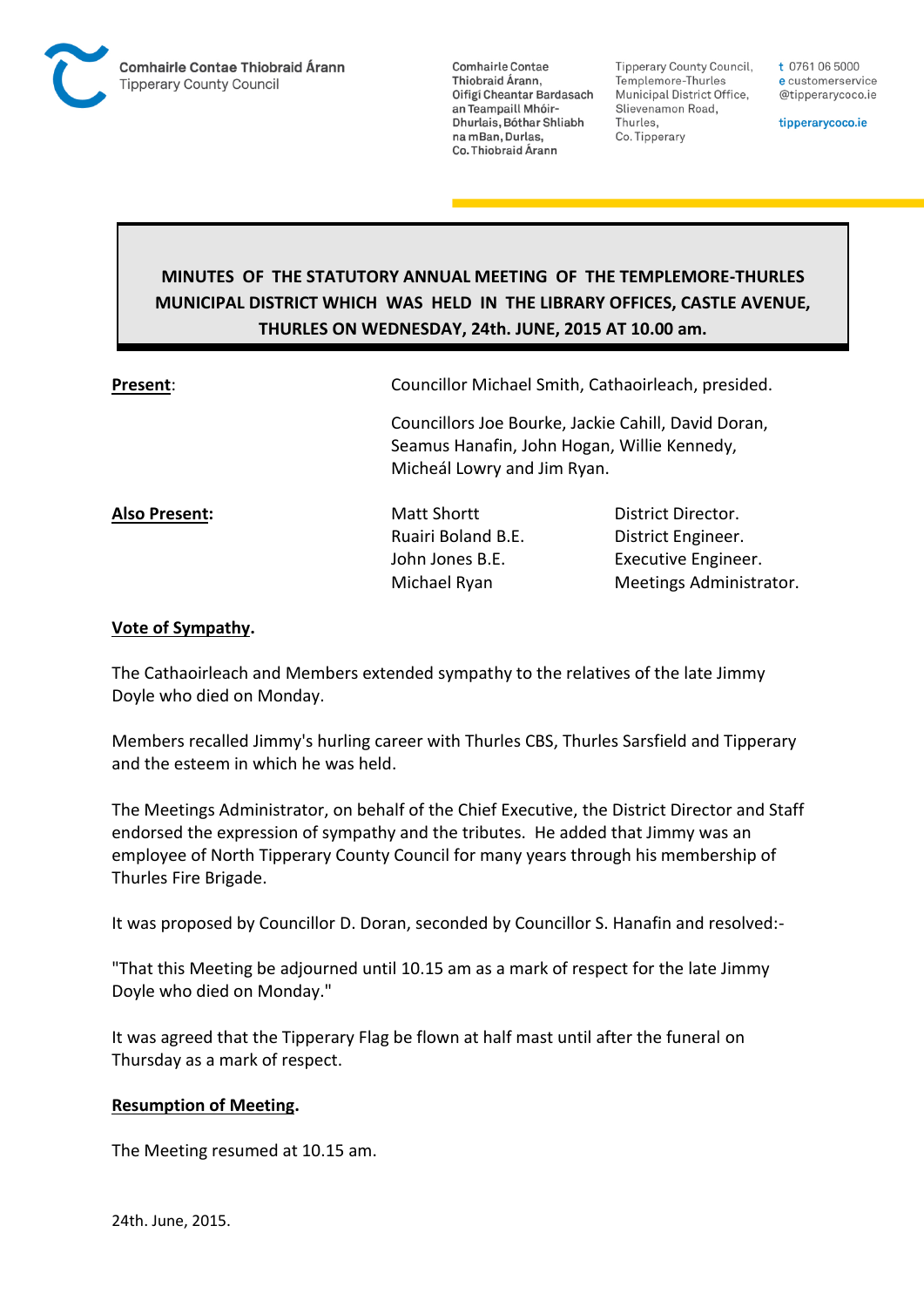

**Comhairle Contae** Thiobraid Árann. Oifigí Cheantar Bardasach an Teampaill Mhóir-Dhurlais, Bóthar Shliabh na mBan, Durlas. Co. Thiobraid Árann

Tipperary County Council. Templemore-Thurles Municipal District Office, Slievenamon Road, Thurles, Co. Tipperary

t 0761 06 5000 e customerservice @tipperarycoco.ie

tipperarycoco.ie

### **Address by the Outgoing Cathaoirleach.**

The Outgoing Cathaoirleach in an address:

- indicated that he was very honoured to have been the first Cathaoirleach of the Templemore-Thurles Municipal District.
- outlined the highlights of his year in office which included having the December Monthly Meeting in Damer House, Roscrea.
- reported on the outcome of a Deputation from the County Council to the Minister for Transport, Tourism and Sport seeking increased funding for roads.
- expressed frustration with "bureaucratic bottlenecks" in the new system and also expressed the view that there is a democratic deficit in the new system.
- thanked the Members for their co-operation during the year and acknowledged the support and assistance of the District Director and Staff.

The District Director thanked the Cathaoirleach and Members for their co-operation and assistance during the year. He pointed out that it was the first year of the new system and as the Municipal District includes 6 units of the old system, it will take time to come together.

### **1. Election of Cathaoirleach.**

The outgoing Cathaoirleach invited nominations for the position of Cathaoirleach.

It was proposed by Councillor M. Smith and seconded by Councillor S. Hanafin:

"That Councillor John Hogan be elected Cathaoirleach of the Templemore-Thurles Municipal District for the ensuing year."

Councillor D. Doran expressed disappointment with Councillor Smith proposing Councillor Hogan as they had agreed at last year's Annual Meeting that the D'Hondt method would be used for the election of the Cathaoirleach.

It was proposed by Councillor D. Doran and seconded by Councillor J. Ryan:

"That Councillor Jim Ryan be elected Cathaoirleach of the Templemore-Thurles Municipal District for the ensuing year."

Councillor Ryan indicated that he was withdrawing his name. He also expressed his disappointment with Councillor Smith's failure to honour the agreement made last year.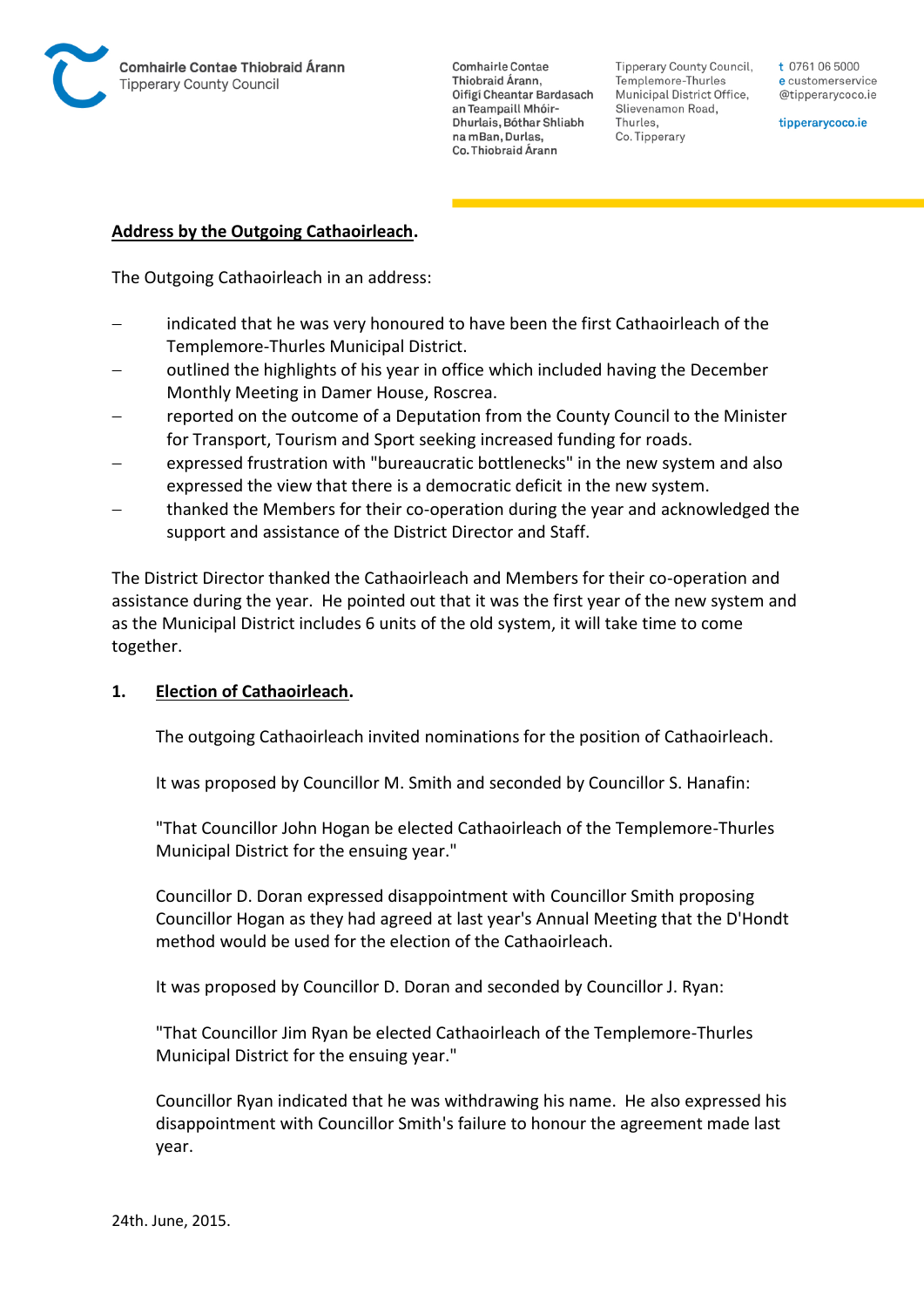**Comhairle Contae** Thiobraid Árann. Oifigí Cheantar Bardasach an Teampaill Mhóir-Dhurlais, Bóthar Shliabh na mBan, Durlas. Co. Thiobraid Árann

Tipperary County Council. Templemore-Thurles Municipal District Office, Slievenamon Road, Thurles, Co. Tipperary

t 0761 06 5000 e customerservice @tipperarycoco.ie

tipperarycoco.ie

There being one nomination, the outgoing Cathaoirleach declared Councillor John Hogan elected Cathaoirleach of the Templemore-Thurles Municipal District for the ensuing year.

Councillor Smith congratulated Councillor Hogan on his election and vacated the Chair.

The Members and Officials complimented the Outgoing Cathaoirleach on the manner in which he performed his duties over the last year.

## **Address of Incoming Cathaoirleach.**

Councillor Hogan, on assuming the Chair, thanked his proposer and seconder and the Municipal District for electing him Cathaoirleach. The Cathaoirleach outlined his main priorities for the year ahead as follows:

- Lobby the IDA to create employment opportunities throughout the District the IDA brought 11 Industrialists to North Tipperary in 1980 but their current focus is entirely on Dublin and the adjoining counties.
- $-$  Secure a replacement industry for Lisheen Mine.
- Progress social housing to reduce the significant housing list in the District.
- Advance the Thurles Link Road and Thurles Bypass which are very important for the future of the Town.
- Lobby for increase funding for the maintenance and upkeep of our road network which is currently completely underfunded.
- $-$  Provision of a Recycling Centre in Thurles.
- Care of the Environment designate Tipperary a Bitmus Coal Free County.
- Progress the Liberty Square, Thurles and Roscrea Enhancement Schemes and provide amenities throughout the District.

The Members and Officials congratulated Councillor Hogan on his election and wished him well in the year ahead.

### **2. Election of Leas Cathaoirleach.**

The Cathaoirleach invited nominations for the position of Leas Cathaoirleach.

It was proposed by Councillor S. Hanafin and seconded by Councillor M. Smith:

"That Councillor Willie Kennedy be elected Leas Cathaoirleach of the Templemore-Thurles Municipal District for the ensuing year."